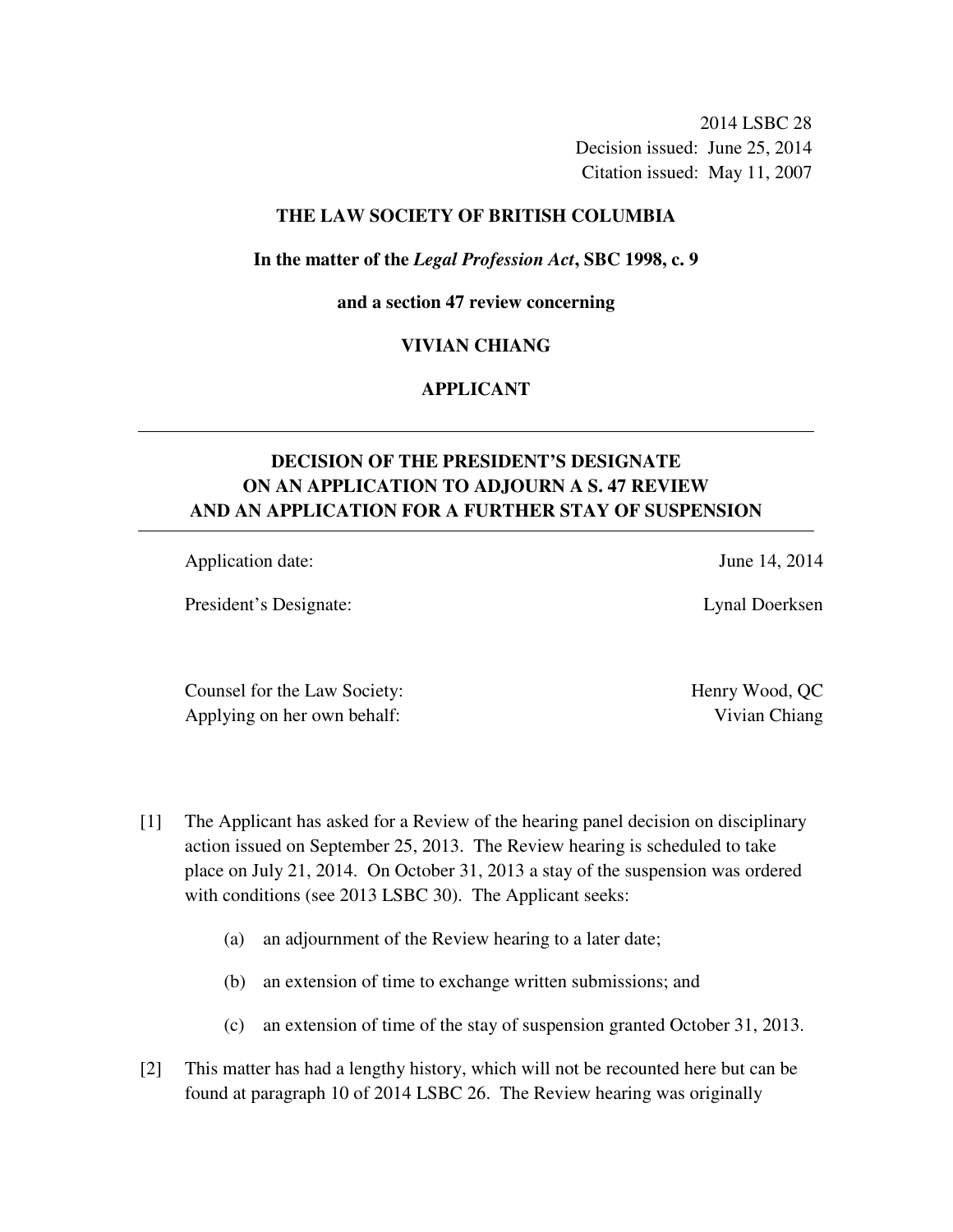scheduled to be heard on March 31, 2014. The Applicant made an application to adjourn the March hearing date as she claimed "her electronic and documentary records, computer and printer became corrupted or malfunctioned." The application was denied, but she was granted an extension of time to file her written submissions. See: 2014 LSBC 10.

- [3] On March 12, 2014 the Applicant renewed her application for an adjournment and, on the basis that she wished to have the assistance of counsel, the application for an adjournment was granted. After a pre-review conference on April 3, 2014, a new Review hearing date was set with the consent of the Applicant for July 21, 2014. The Applicant was to submit written submissions by June 16, 2014.
- [4] On June 6, 2014 the Applicant sent two identical emails to Law Society counsel at 3:37 PM and 3:40 PM. This was a Friday afternoon. The Applicant advised in the emails that she had found counsel but he would be unavailable for the Review hearing and she would like to reschedule. She did not mention the name of her counsel.
- [5] On the following Monday, June 9, 2014, the Applicant sent an email to the Hearing Administrator at the Law Society at 1:51 pm advising that she had sent "*a couple of emails last week* but have not received a response" from Law Society counsel. [emphasis added] She further advised that "I am in the process of retaining counsel who advised that he requires rescheduling since he will be away for a fair part of this summer." Again, there was no mention of counsel's name.
- [6] On June 10, 2014 Law Society counsel asked to speak with the Applicant's proposed counsel. On June 13, 2014 Law Society counsel and the Applicant's proposed counsel, John Mendes, exchanged emails. Mr. Mendes advised: "At this point I have not been retained to represent" the Applicant.
- [7] On June 14, 2014 the Applicant sent a letter (dated June 13, 2014) to the Executive Director of the Law Society requesting an adjournment of the July 21 Review hearing. The Applicant stated:

*A few weeks ago*, I was finally able to locate someone who was willing to represent me but he required an extension of time. He advised that I seek an adjournment of the hearing with Mr. Wood, counsel for the Law Society. When I requested an adjournment of the hearing date, Mr. Wood would not consent without speaking to my counsel.

*My counsel was not able to contact Mr. Wood until this week*. However, after *speaking* with Mr. Wood, he informed me today that he would not be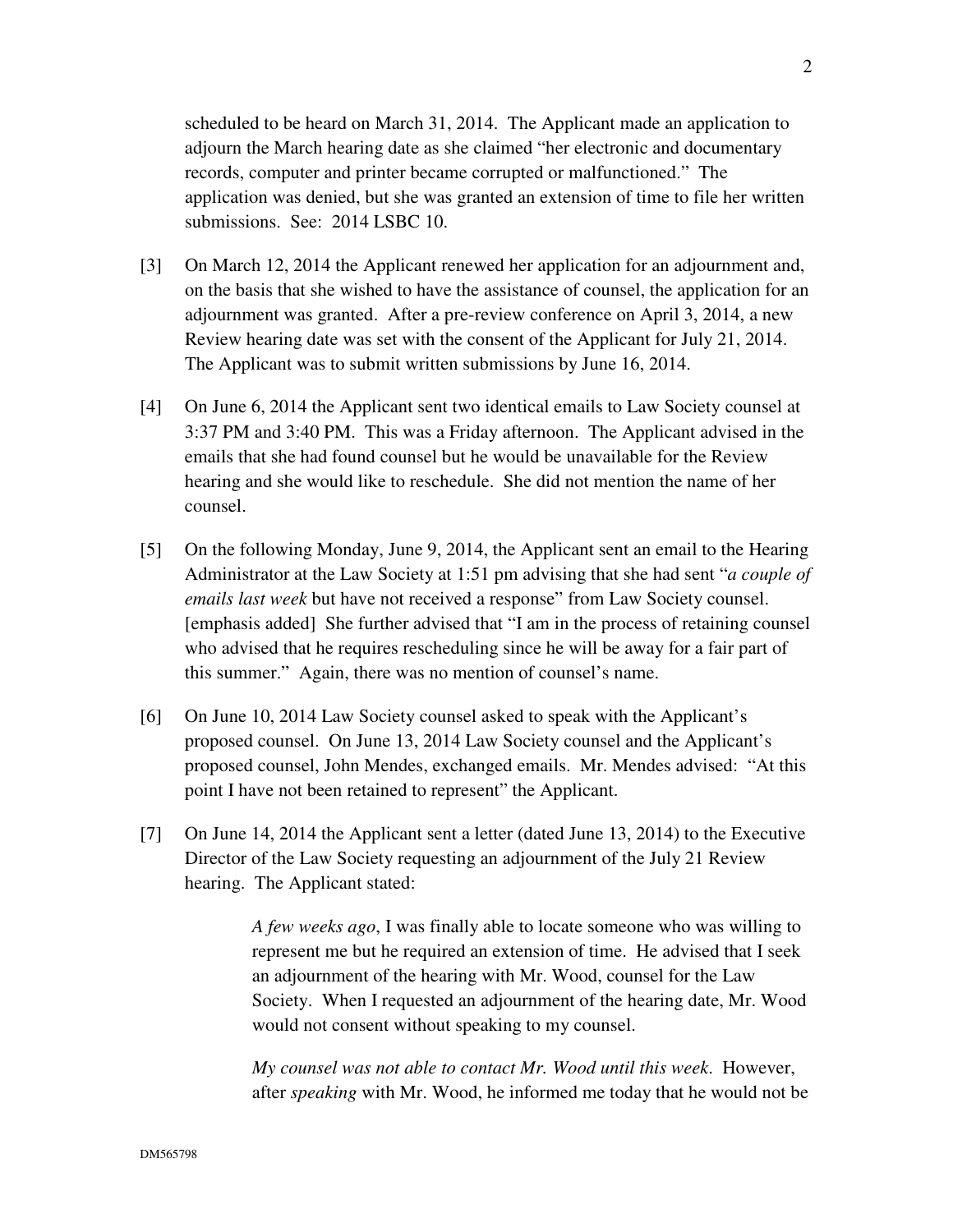able to represent me. I would still like to find counsel and ask for more time to do so since *the recent few who agreed to assist would often change their minds after speaking with counsel for the Law Society*.

[emphasis added]

- [8] Counsel for the Law Society has submitted a chain of emails that show that he never actually spoke with Mr. Mendes and they only exchanged voice mails and emails sometime between the dates of June  $10 - 17$ , 2014. This is confirmed in an email by Mr. Mendes.
- [9] In support of this application and in reply to the Law Society's submissions on this application, the Applicant has submitted an affidavit sworn by Benjamin Chiang. The affidavit is dated June 23, 2014 and is commissioned by the Applicant. Mr. Chiang states that he is "assisting" the Applicant but does not provide any information about the amount or type of assistance he has provided, nor is his relationship to the Applicant revealed.
- [10] At paragraph 3 of the Affidavit, Mr. Chiang states that "between *May and June* of 2014 Ms. Chiang has contacted more than 20 lawyers to discuss possible retainers" [emphasis added] but because of financial setbacks she has "experienced challenges in retaining capable counsel."
- [11] At paragraph 5 of the Affidavit, Mr. Chiang states "after numerous unsuccessful attempts at retaining counsel between *March and May* of 2014 Ms. Chiang finally obtained a conditional agreement from Mr. John Mendes to assist her in the upcoming review." [emphasis added]
- [12] Finally at paragraph 26 of the Affidavit Mr. Chiang states:

On June 26, 2014 Ms. Chiang *retained* another counsel, Mr. Tretiak, QC to assist her. Because Mr. Tretiak had just returned from Europe and was required to attend to several pressing matters, he was only able to meet with Ms. Chiang briefly. The within application was not discussed, but Ms. Chiang did forward a copy of the June 19/14 Response by the Law Society to Mr. Tretiak who sent an email on June 20/14 to advise that he would be out of the office and attending a trial for several weeks.

[emphasis added]

Attached to the affidavit is a standard generic "Out of Office Auto Reply" email from Mr. Tretiak.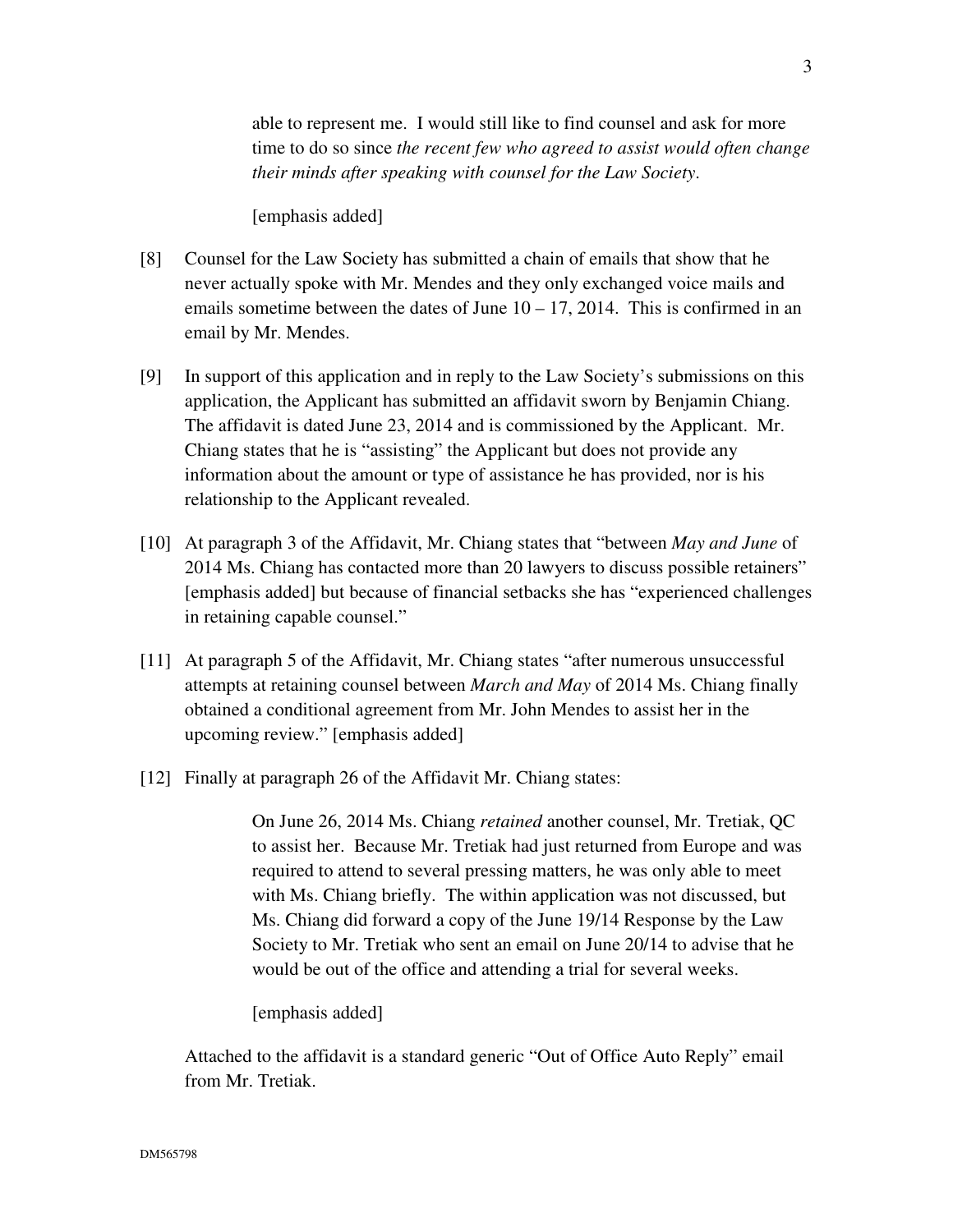- [13] The Affidavit makes no mention of the lawyers who agreed to assist the Applicant but declined to do so after speaking with Law Society counsel. Mr. Chiang does not deny any of the facts asserted in the Law Society's submissions.
- [14] The onus is on the Applicant to provide evidence to support this application for an adjournment. There are many problems with this application.
- [15] This application is either inept or intended to mislead. There are many assertions but few details and no supporting documentation, or at least, no supporting documentation that is helpful. For example, the Applicant states in her letter to the Executive Director dated June 13, 2014 that she has been able to find lawyers to assist her but they change their minds once they have spoken to Law Society counsel. No names, dates or details have been provided by the Applicant or her affiant, Mr. Chiang, as to when or with whom these interactions occurred. The implication is clear: the Applicant is suggesting that Law Society counsel is somehow interfering with her ability to retain counsel. Without evidence such a suggestion is reckless and irresponsible.
- [16] Another example is the assertion that the Applicant has "retained" Mr. Tretiak. In support is provided an out of office email. As a lawyer the Applicant surely must know what it means to "retain" a lawyer and that an out of office email would not be evidence of this.
- [17] Another example is the Applicant's email to the Hearing Administrator on a Monday afternoon (June 9) that she sent "a couple of emails last week but have not received a response" from Law Society counsel. Although this statement is technically correct, given the context, it is misleading. There was only one email (sent twice, and only minutes apart), and that email was sent late on a Friday afternoon. It is hardly surprising that the Applicant had not received a response from Law Society counsel by Monday.
- [18] Further, in her application to the Executive Director dated June 13, 2014 the Applicant states that "my counsel [Mr. Mendes] was not able to contact Mr. Wood until this week" after she had advised that she had found a lawyer to represent her "a few weeks ago". Given the context, the letter to the Executive Director is clearly intended to give the impression that the Applicant has been diligent in obtaining counsel and that she has obtained counsel. She had not in fact retained counsel. Also, if the Applicant had obtained counsel "a few weeks ago" and knew that he was unavailable for the Review hearing why did she wait until June 6, 2014 to advise Law Society counsel of this?